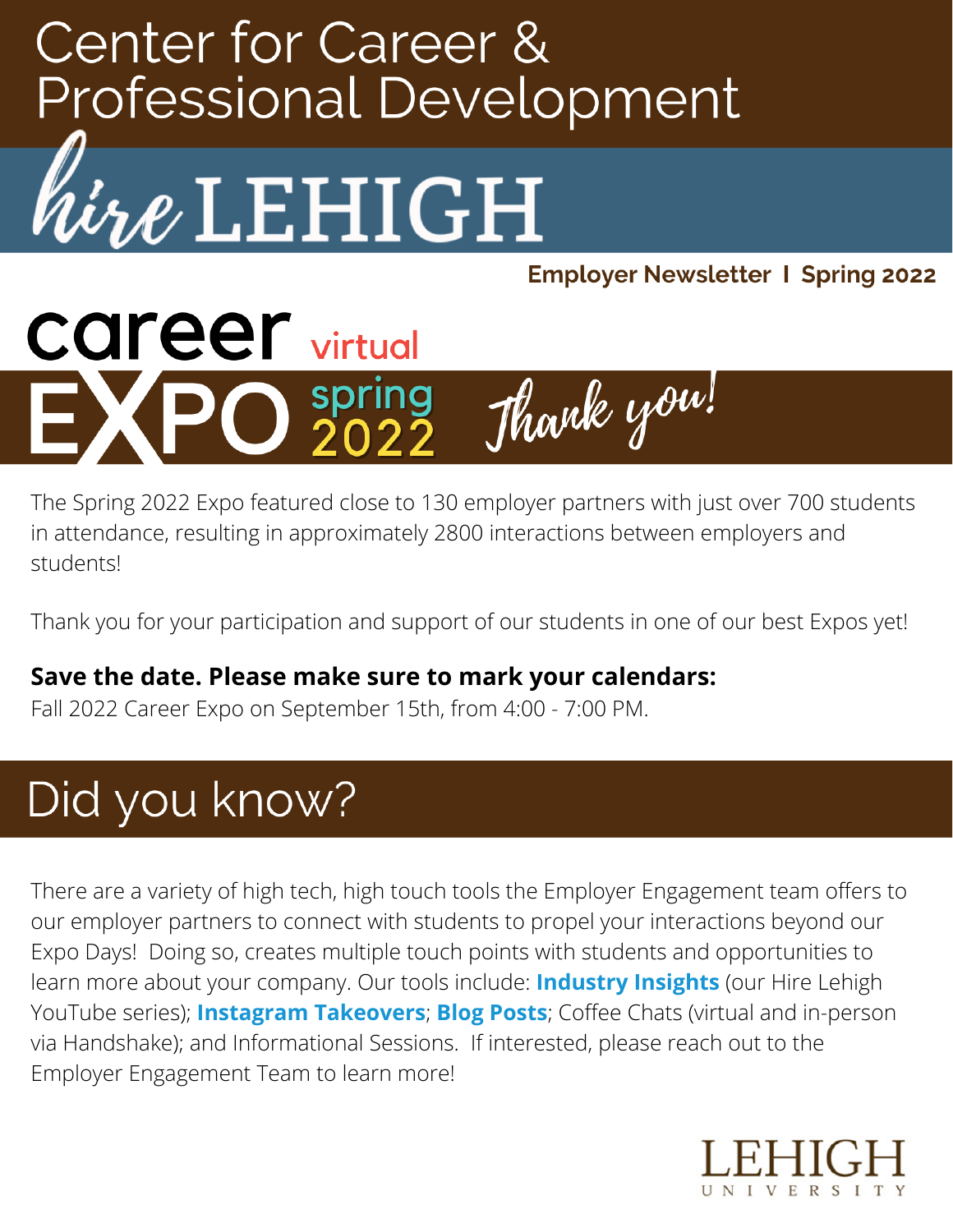# From the blog hirelehigh.com



Lehigh Connects is a tremendous tool that offers Lehigh alumni, seasoned veterans of industry or newly hired grads, the chance to lend their advice and expertise to Lehigh students who are attempting to build their own careers. If you feel called to mentorship, find out more in this **Blog [Post](https://www.hirelehigh.com/post/the-best-approach-to-connecting-with-students-on-lehigh-connects)** by Andrea Reger, Associate Director, about Lehigh Connects.

Please note this mentoring community is only offered to Lehigh alum & students.

#### Handshake tips & guides H

To maximize the utility of your company's Handshake profile on its employer page, we recommend the following best practices:

- Use different content in the cross-page banner than what is used in your square logo space to show some variety on the page.
- The 'About Section' is one of the first places students travel to learn more about your company. Ensure that it is detailed and includes mission, vision, and core values to entice students to dig deeper into your company.
- Attachments that include photos and videos of company culture are highly recommended as this is one of the most important features soon-to-be graduates look for in prospective employers.

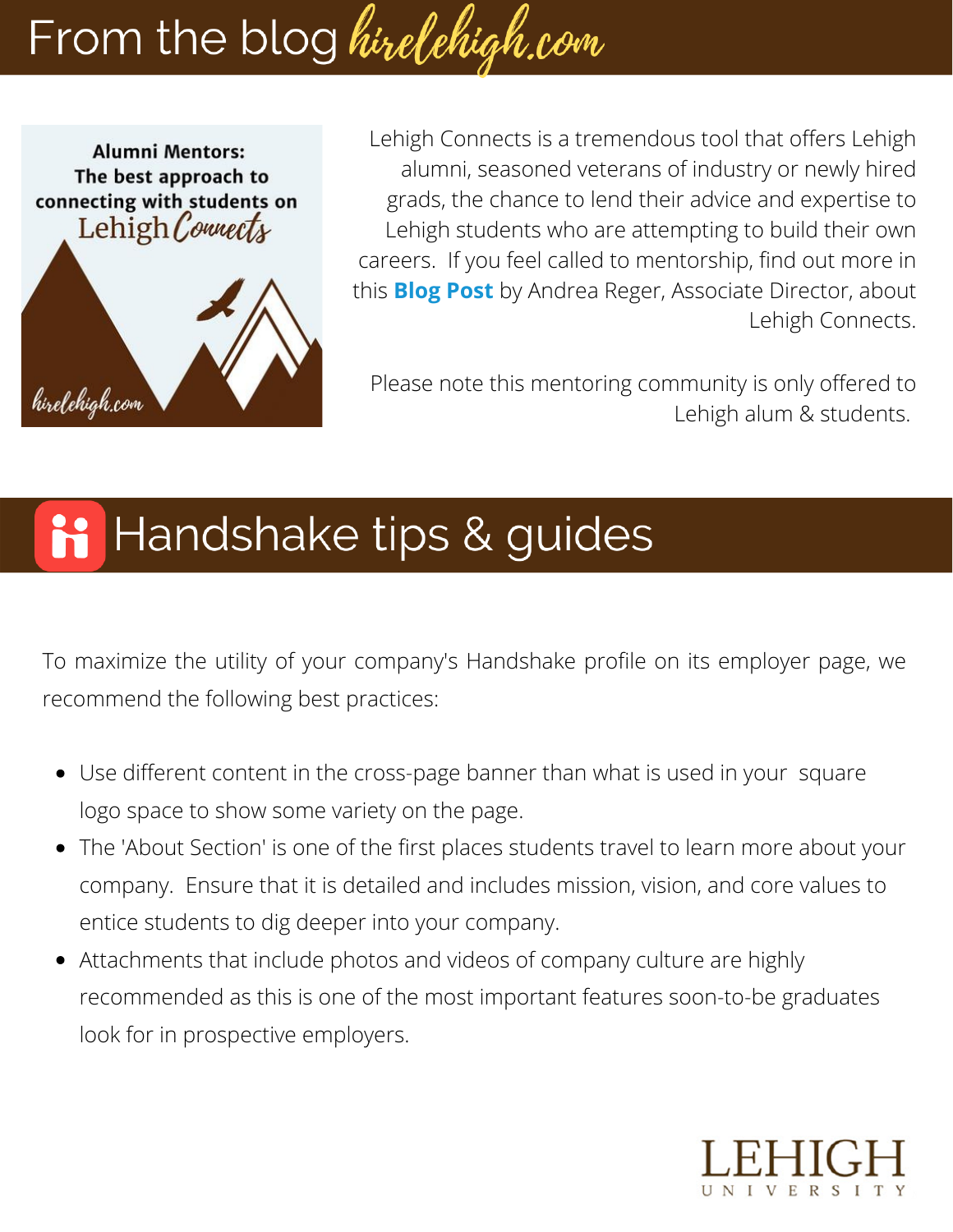## Spotlight

#### **Project-Based Experiential Learning**

*by Cheryl McCue, Ed.D., '90G*

Did you know that Lehigh partners with employers and sponsoring companies to provide experiential learning and project-based work opportunities for our talented students?

Experiential learning is one of the hallmarks of a Lehigh University education, providing our students with authentic connections and opportunities to apply the knowledge and experiences learned through curriculum and coursework. Project-based experiential learning opportunities are short-term, professional assignments that help students build skills, explore career options, and produce valuable work product for prospective employers. Unlike a traditional internship, these paid opportunities typically range from 5 to 40 hours of work and may be completed remotely to support the needs of your company or organization.

Through the project-based work of experiential learning, students demonstrate skills and competencies they can share with a company or organization:

- Strong research and analytical skills
- Proven ability to communicate ideas
- Creative approaches to problem solving
- Heightened aptitude to quickly get up to speed
- Innovative classroom-backed best practices

Do you have work in the queue and waiting to be accomplished? Why not convert the work into projects that would benefit from the innovative lens of a student intern?

Consider working wit[h](https://lehigh.peoplegrove.com/hub/lehigh-connects/projects/list/all-projects) **Lehigh [Connects](https://lehigh.peoplegrove.com/hub/lehigh-connects/projects/list/all-projects)**[,](https://upskls.com/hiring-manager/) **[UPSKLS](https://upskls.com/hiring-manager/)**, and/or **[ParagonOne](https://www.paragonone.com/companies)** to define and post your project work like those shared below for our talented students. Not only is it a great way for students to gain valuable experience while also learning about companies and industries, but it also provides companies with the networking opportunity to get to know students as potential workers while also getting the work done.